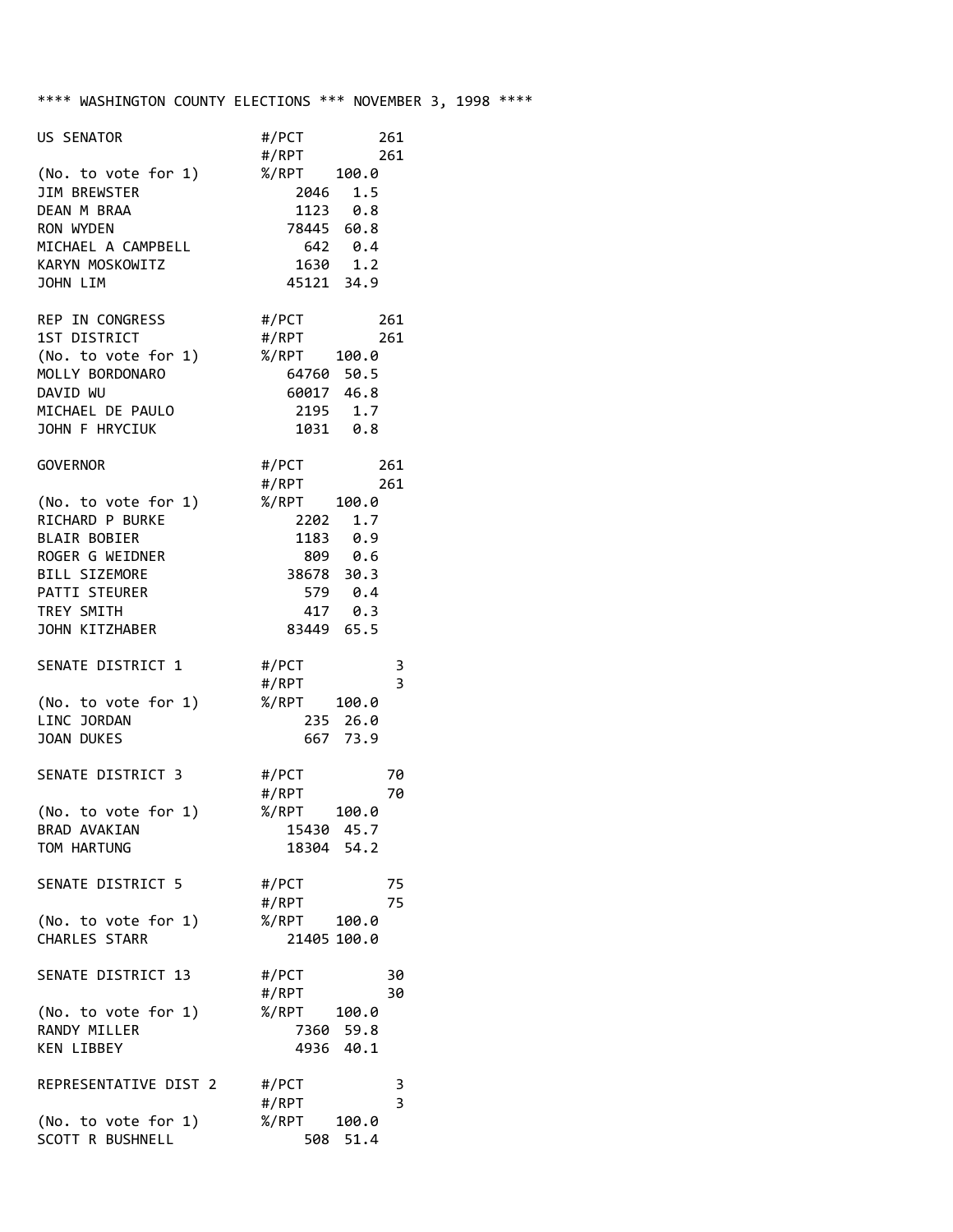| <b>ELAINE HOPSON</b>                      | 479 48.5                    |
|-------------------------------------------|-----------------------------|
| REPRESENTATIVE DIST 3 #/PCT               | 45                          |
|                                           | #/RPT<br>45                 |
| (No. to vote for 1)<br><b>BRUCE STARR</b> | %/RPT 100.0<br>10113 57.9   |
| LARRY S LANDAUER                          | 7341 42.0                   |
| REPRESENTATIVE DIST 5                     | 30<br>#/PCT                 |
|                                           | #/RPT<br>30                 |
| (No. to vote for 1)<br>DALE C CHAMBERS    | %/RPT 100.0<br>4615 35.8    |
| JIM HILL                                  | 8264 64.1                   |
| REPRESENTATIVE DIST 6                     | #/PCT<br>30                 |
| (No. to vote for 1)                       | #/RPT<br>30<br>%/RPT 100.0  |
| <b>KEN STROBECK</b>                       | 8885 62.9                   |
| JONATHAN R AXT                            | 353 2.5                     |
| DAVE GIL                                  | 4876 34.5                   |
| REPRESENTATIVE DIST 7                     | #/PCT<br>40                 |
|                                           | #/RPT<br>40                 |
| (No. to vote for 1)                       | %/RPT 100.0                 |
| BILL WITT                                 | 12694 75.8                  |
| DAVID W GILLETTE                          | 4044 24.1                   |
| REPRESENTATIVE DIST 8                     | #/PCT<br>38                 |
|                                           | #/RPT<br>38                 |
| (No. to vote for 1)                       | %/RPT<br>100.0<br>6901 39.6 |
| HENRI SCHAUFFLER<br>RYAN DECKERT          | 10493 60.3                  |
|                                           |                             |
| REPRESENTATIVE DIST 9                     | #/PCT<br>45                 |
|                                           | #/RPT<br>45                 |
| (No. to vote for 1)                       | %/RPT<br>100.0              |
| ROSEMAREE ZAZU<br>MAX WILLIAMS            | 250 1.2<br>11742 56.5       |
| ROBIN SMITH                               | 8384 40.3                   |
| DANFORD P VANDER PLOEG                    | 382 1.8                     |
| REPRESENTATIVE DIST 24 #/PCT              | 9                           |
|                                           | 9<br>#/RPT                  |
| (No. to vote for 1)                       | %/RPT 100.0                 |
| STAN ASH                                  | 1352 45.9                   |
| RICHARD DEVLIN                            | 1495 50.8                   |
| DAVID L VESSELL                           | 94 3.1                      |
| REPRESENTATIVE DIST 27                    | #/PCT<br>21                 |
|                                           | #/RPT<br>21                 |
| (No. to vote for 1)                       | %/RPT 100.0                 |
| JERRY KRUMMEL<br>ANDREA HUNGERFORD        | 5142 53.4<br>4484 46.5      |
|                                           |                             |
| SUPER OF PUBLIC INSTRUCT #/PCT            | 261                         |
| (No. to vote for 1)                       | #/RPT<br>261<br>%/RPT 100.0 |
| <b>STAN BUNN</b>                          | 62578 59.9                  |
| MARGARET CARTER                           | 41780 40.0                  |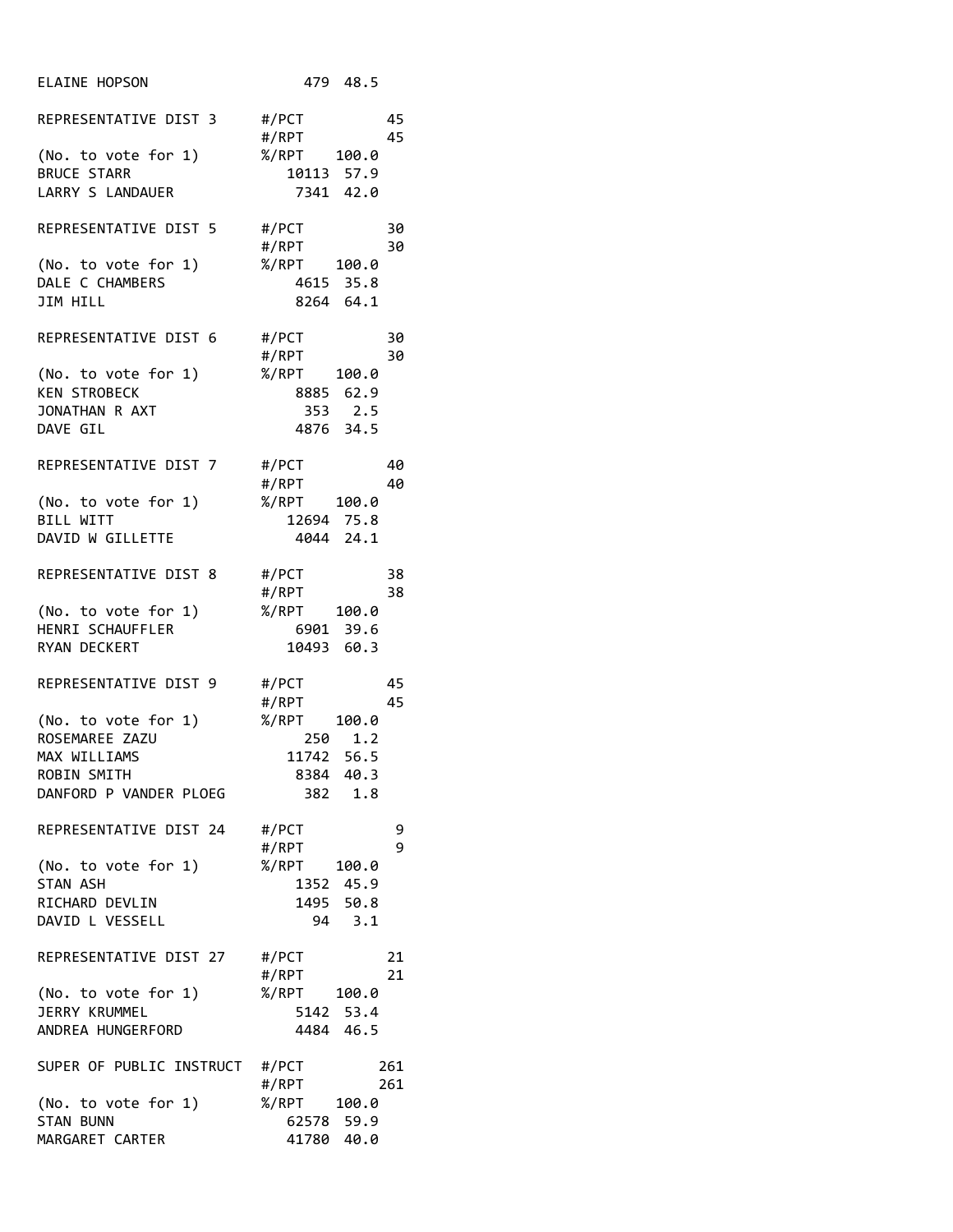| JUDGE SUPREME CT, POS 7                | #/PCT<br>261                   |
|----------------------------------------|--------------------------------|
|                                        | #/RPT<br>261                   |
| (No. to vote for 1)                    | %/RPT 100.0                    |
| <b>BOB TIERNAN</b>                     | 38745 41.7                     |
| WILLIAM RIGGS                          | 54125 58.2                     |
| JUDGE CIRCUIT CT, POS 10               | #/PCT<br>261                   |
| 20TH DISTRICT                          | #/RPT<br>261                   |
| (No. to vote for 1)                    | %/RPT 100.0                    |
| SUZANNE UPTON                          | 30164 40.1                     |
| RICHARD A CARLSON                      | 17049 22.6                     |
| WILLIAM B KIRBY                        | 13372 17.7                     |
| ROBERT J HARRIS                        | 14539 19.3                     |
| JUDGE SUPREME CT, POS 4                | #/PCT<br>261                   |
|                                        | #/RPT<br>261                   |
| (No. to vote for 1)                    | %/RPT<br>100.0                 |
| SUSAN M LEESON                         | 62171 100.0                    |
| JUDGE CT APPEALS, POS 4                | #/PCT<br>261                   |
|                                        | #/RPT<br>261                   |
| (No. to vote for 1)                    | %/RPT 100.0                    |
| VIRGINIA L LINDER                      | 60774 100.0                    |
|                                        |                                |
| JUDGE CT APPEALS, POS 7                | #/PCT<br>261                   |
|                                        | #/RPT<br>261<br>%/RPT<br>100.0 |
| (No. to vote for 1)<br>ROBERT WOLLHEIM | 59926 100.0                    |
|                                        |                                |
| COUNTY COMMISSIONER A-L                | #/PCT<br>261                   |
|                                        | #/RPT<br>261                   |
| (No. to vote for 1)                    | %/RPT 100.0                    |
| TOM BRIAN                              | 62969 100.0                    |
| COUNTY COMMISSIONER D-2                | #/PCT<br>69                    |
|                                        | #/RPT<br>69                    |
| (No. to vote for 1)                    | %/RPT 100.0                    |
| DELNA JONES                            | 17009 100.0                    |
| COUNTY COMMISSIONER D-4                | #/PCT<br>63                    |
|                                        | 63<br>#/RPT                    |
| (No. to vote for 1)                    | %/RPT<br>100.0                 |
| ANDY DUYCK                             | 14811 100.0                    |
|                                        |                                |
| <b>AUDITOR</b>                         | #/PCT<br>261<br>#/RPT<br>261   |
| (No. to vote for 1)                    | %/RPT<br>100.0                 |
| ALAN PERCELL                           | 59370 100.0                    |
|                                        |                                |
| JUSTICE OF THE PEACE                   | #/PCT<br>166<br>#/RPT<br>166   |
| (No. to vote for 1)                    | %/RPT<br>100.0                 |
| JAMES R SHARTEL                        | 39168 100.0                    |
|                                        |                                |
| SOIL & WATER DIR, ZONE 1 #/PCT         | 261                            |
| (No. to vote for 1)                    | 261<br>#/RPT<br>%/RPT<br>100.0 |
| ROGER BERRYHILL                        | 56897 100.0                    |
|                                        |                                |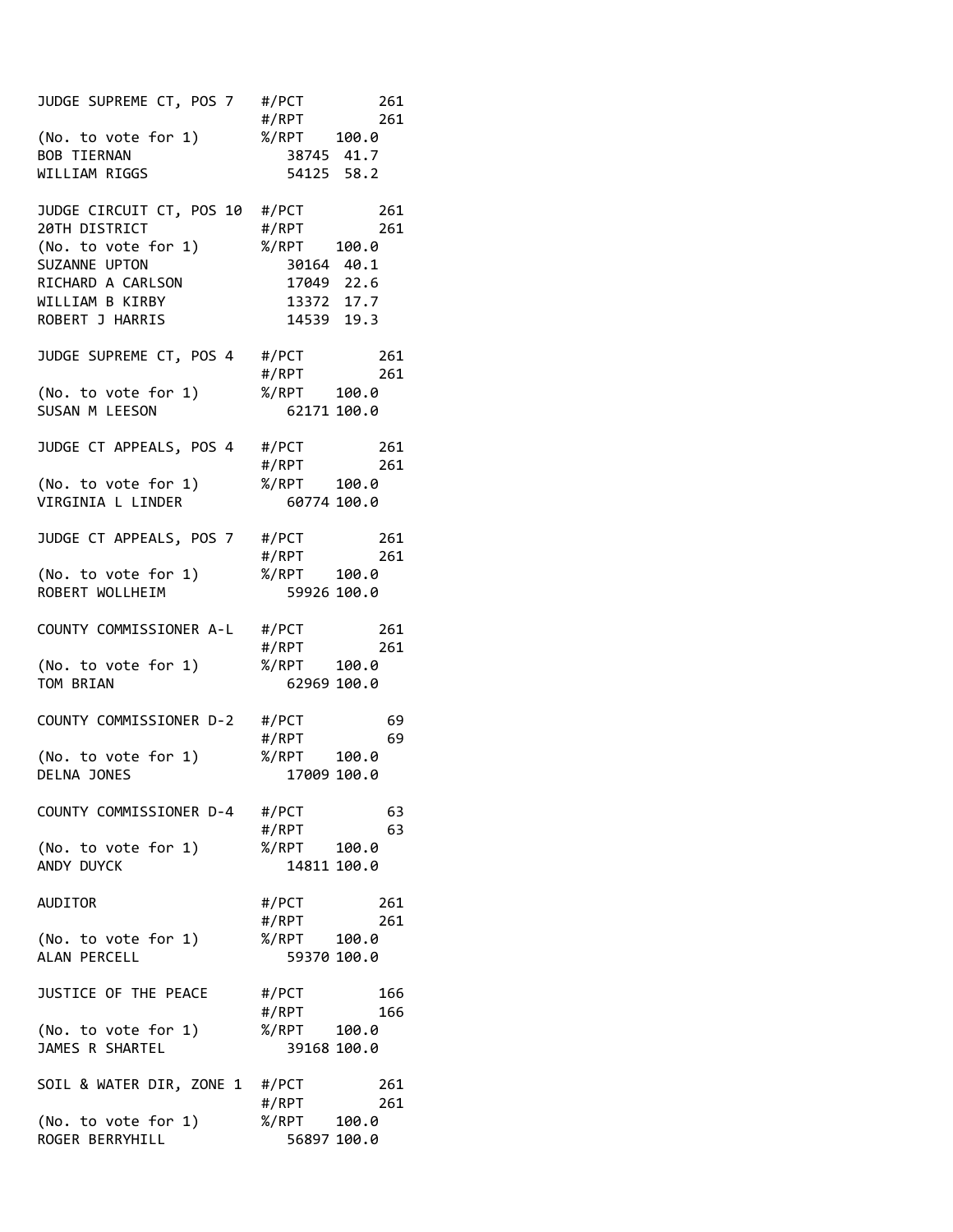| SOIL & WATER DIR, ZONE 3 #/PCT | 261<br>#/RPT<br>261        |
|--------------------------------|----------------------------|
| (No. to vote for 1)            | %/RPT 100.0                |
| STEVEN P HUFFMAN               |                            |
|                                | 56643 100.0                |
| SOIL & WATER DIR, ZONE 4 #/PCT | 261                        |
|                                | #/RPT<br>261               |
| (No. to vote for 1)            | %/RPT 100.0                |
| JOHN A MCDONALD                | 56510 100.0                |
| SOIL & WATER DIR, ZONE 5 #/PCT | 261                        |
|                                | #/RPT<br>261               |
| (No. to vote for 1)            | %/RPT 100.0                |
| DAN LOGAN                      | 56388 100.0                |
| SOIL & WATER DIR, AT-LRG #/PCT | 261                        |
|                                | #/RPT<br>261               |
| (No. to vote for 1)            | %/RPT 100.0                |
| KATHY CLAIR                    | 32502 50.3                 |
| GARY A CLARK                   | 32015 49.6                 |
| METRO COUNCILOR, POS 2         | #/PCT<br>2                 |
|                                | $\overline{2}$<br>#/RPT    |
| (No. to vote for 1)            | %/RPT<br>100.0             |
| <b>BILL ATHERTON</b>           | 10 71.4                    |
| JOHN JACKLEY                   | 28.5<br>4                  |
| METRO COUNCILOR, POS 7         | #/PCT<br>10                |
|                                | #/RPT<br>10                |
| (No. to vote for 1)            | %/RPT 100.0                |
| DAVID BRAGDON                  | 822 57.1                   |
| LIZ CALLISON                   | 616 42.8                   |
| <b>BANKS MAYOR</b>             | #/PCT                      |
|                                | 1<br>#/RPT<br>$\mathbf{1}$ |
| (No. to vote for 1)            | %/RPT                      |
| NO CANDIDATE FILED             | 100.0<br>4 100.0           |
|                                |                            |
| BANKS CITY COUNCIL             | #/PCT<br>1                 |
| VOTE FOR 3                     | #/RPT<br>1                 |
| (No. to vote for 3)            | %/RPT<br>100.0             |
| GARY A COFFEY                  | 112 51.1                   |
| JUDY CLIFFORD                  | 48.8<br>107                |
| BEAVERTON CITY COUNCIL         | #/PCT<br>42                |
| POSITION 1                     | 42<br>#/RPT                |
| (No. to vote for 1)            | %/RPT<br>100.0             |
| WES YUEN                       | 10047 100.0                |
| BEAVERTON CITY COUNCIL         | #/PCT<br>42                |
| POSITION 2                     | #/RPT<br>42                |
| (No. to vote for 1)            | %/RPT<br>100.0             |
| EVELYN BRZEZINSKI              | 10105 100.0                |
| BEAVERTON CITY COUNCIL         | #/PCT<br>42                |
| POSITION 5                     | 42<br>#/RPT                |
| (No. to vote for 1)            | %/RPT<br>100.0             |
| DENNIS DOYLE                   | 10299 100.0                |
|                                |                            |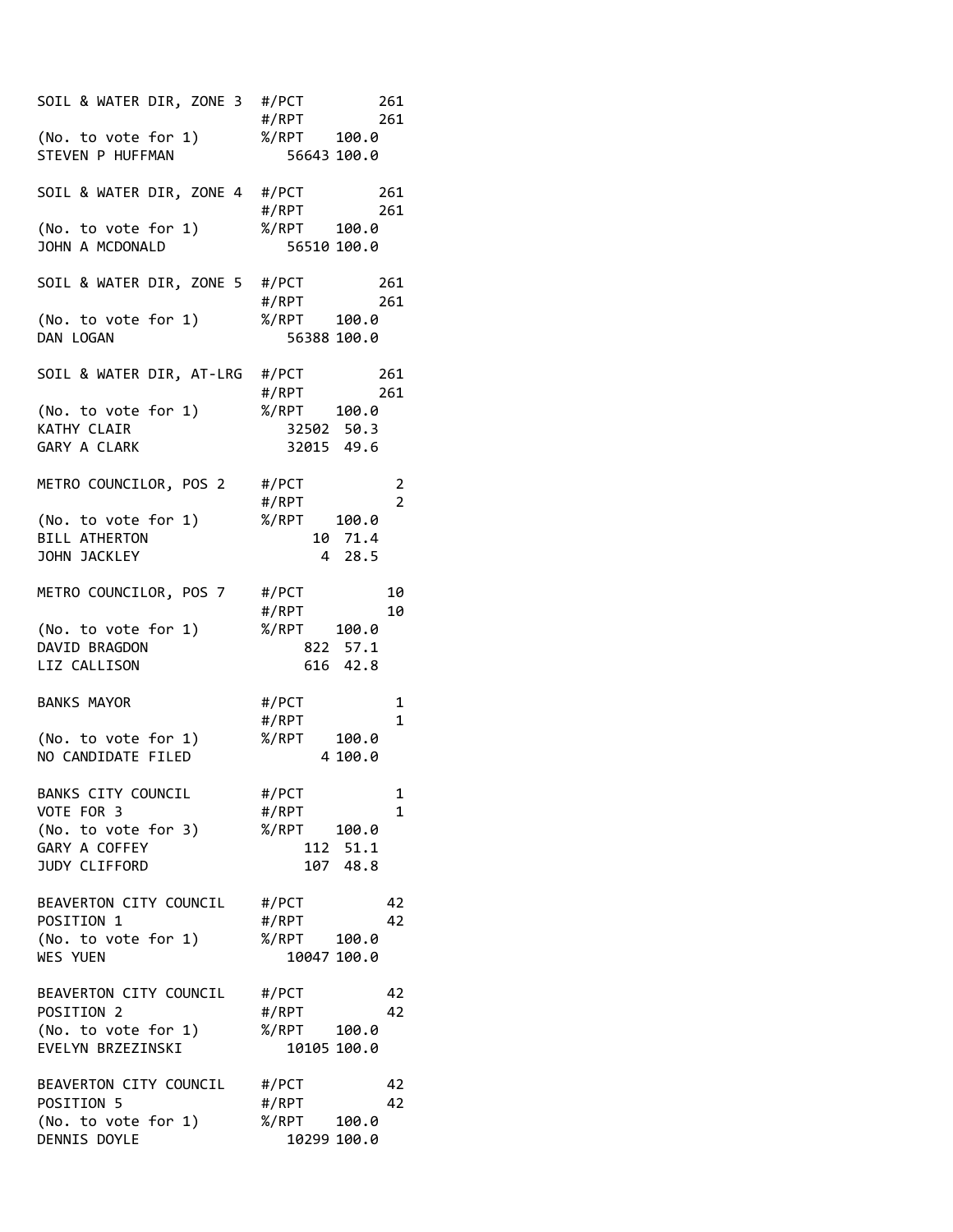| CORNELIUS MAYOR                        | #/PCT<br>#/RPT | $\frac{3}{3}$  |
|----------------------------------------|----------------|----------------|
| (No. to vote for 1)                    | %/RPT 100.0    |                |
| RALPH D BROWN                          | 1080 100.0     |                |
| CORNELIUS CITY COUNCIL                 | #/PCT          | 3              |
| VOTE FOR 2                             | #/RPT          | $\overline{3}$ |
| (No. to vote for 2)                    | %/RPT<br>100.0 |                |
| N KAY WALKER                           | 684 29.4       |                |
| RODNEY DOUGLAS                         | 580 24.9       |                |
| CHRISTIAN VIERA                        | 477 20.5       |                |
| STEVE HAWKES                           | 582 25.0       |                |
| FOREST GROVE MAYOR                     | #/PCT          | 7              |
|                                        | #/RPT          | 7              |
| (No. to vote for 1)                    | %/RPT<br>100.0 |                |
| RICHARD<br>KIDD                        | 2657 100.0     |                |
| FG CITY COUNCIL                        | #/PCT          | 7              |
| VOTE FOR 3                             | #/RPT          | 7              |
| (No. to vote for 3)                    | %/RPT 100.0    |                |
| DEENA BARRETT                          | 1982 24.2      |                |
| DALE R MITCHELTREE                     |                |                |
|                                        | 1897 23.2      |                |
| DAVE FRECHETTE                         | 2507 30.7      |                |
| ALDIE HOWARD                           | 1775 21.7      |                |
| <b>GASTON MAYOR</b>                    | #/PCT          | 1              |
|                                        | #/RPT          | $\mathbf{1}$   |
| (No. to vote for 1)                    | %/RPT<br>100.0 |                |
| BRETT L COSTELLOE                      | 68 100.0       |                |
|                                        |                |                |
| GASTON CITY COUNCIL                    | #/PCT          | 1              |
| POSITION 4                             | #/RPT          | $\mathbf{1}$   |
| (No. to vote for 1)                    | %/RPT<br>100.0 |                |
| DENA WALDRON                           | 86 100.0       |                |
| GASTON CITY COUNCIL                    | #/PCT          | 1              |
| POSITION 5                             | #/RPT          | 1              |
|                                        | %/RPT<br>100.0 |                |
| (No. to vote for 1)<br>ERIK BLOOMFELDT | 74 100.0       |                |
|                                        |                |                |
| GASTON CITY COUNCIL                    | #/PCT          | 1              |
| POSITION 6                             | #/RPT          | $\mathbf{1}$   |
| (No. to vote for 1)                    | %/RPT<br>100.0 |                |
| NO CANDIDATE FILED                     | 0.0<br>0       |                |
| HILLSBORO CITY COUNCIL                 | #/PCT          | 29             |
| WARD 1                                 | #/RPT          | 29             |
|                                        |                |                |
| (No. to vote for 1)                    | %/RPT<br>100.0 |                |
| ALLEN R JUDAH                          | 5931 61.8      |                |
| STEVE WALTI                            | 3661 38.1      |                |
| HILLSBORO CITY COUNCIL                 | #/PCT          | 29             |
| WARD <sub>2</sub>                      | #/RPT          | 29             |
| (No. to vote for 1)                    | %/RPT<br>100.0 |                |
| DARLENE M GREENE                       | 7075 100.0     |                |
| HILLSBORO CITY COUNCIL #/PCT           |                | 29             |
|                                        |                |                |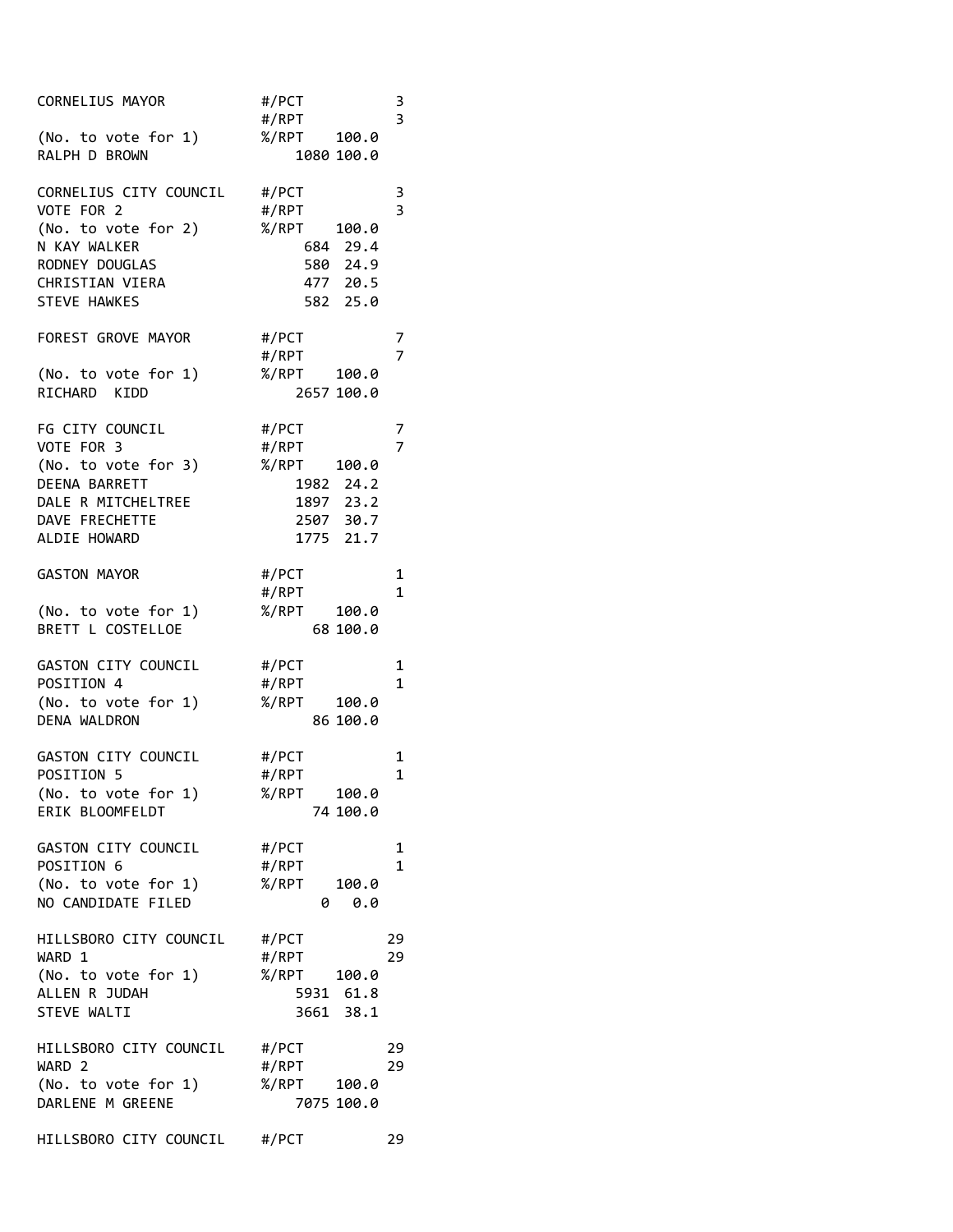| WARD 3<br>(No. to vote for 1)<br>CURTISS E VANDERZANDEN<br>JAMES A FROST                                                                                                                       | #/RPT<br>%/RPT 100.0<br>3946 41.6<br>5522 58.3                                                                                                                   | 29                  |
|------------------------------------------------------------------------------------------------------------------------------------------------------------------------------------------------|------------------------------------------------------------------------------------------------------------------------------------------------------------------|---------------------|
| HILLSBORO CITY COUNCIL<br>WARD 3, POS B<br>(No. to vote for 1)<br><b>BRUCE HOCHSTEIN</b>                                                                                                       | #/PCT<br>#/RPT<br>%/RPT 100.0<br>6735 100.0                                                                                                                      | 29<br>29            |
| KING CITY COUNCIL<br>3(4 YR TERMS) & 1(2 YR) #/RPT<br>(No. to vote for 4)<br><b>JASON BROECKEL</b><br>MARJORIE M CONROY<br>ARNIE SAARI<br>JAN DRANGSHOLT                                       | #/PCT<br>%/RPT<br>100.0<br>860 25.6<br>836 24.8<br>855 25.4<br>807 24.0                                                                                          | 2<br>$\overline{2}$ |
| LAKE OSWEGO CITY COUNCIL #/PCT<br>VOTE FOR 3<br>(No. to vote for 3)<br>CRAIG PROSSER<br>MERRY COLVIN<br>KATHERINE K SOTKA<br>BILL SCHOEN<br>PAUL AHRENS-GRAY<br>ELLIE MCPEAK<br>JACK D HOFFMAN | #/RPT<br>%/RPT<br>100.0<br>11.1<br>$\mathbf{1}$<br>11.1<br>1<br>22.2<br>$\overline{\mathbf{3}}$<br>33.3<br>0 0.0<br>11.1<br>$\mathbf{1}$<br>$\mathbf{1}$<br>11.1 | 1<br>$\mathbf{1}$   |
| NORTH PLAINS MAYOR<br>(No. to vote for 1)<br>HENRY J DREXEL                                                                                                                                    | #/PCT<br>#/RPT<br>%/RPT<br>100.0<br>278 100.0                                                                                                                    | 1<br>1              |
| NP CITY COUNCIL<br>VOTE FOR 3<br>(No. to vote for 3)<br>CHERI L OLSON<br>ANN STEARNS<br>DAVID HATCHER                                                                                          | #/PCT<br>#/RPT<br>%/RPT 100.0<br>245 36.1<br>205 30.2<br>227 33.5                                                                                                | 1<br>$\mathbf{1}$   |
| PORTLAND CITY AUDITOR<br>(No. to vote for 1)<br>GARY BLACKMER                                                                                                                                  | #/PCT<br>#/RPT<br>%/RPT<br>100.0<br>154 100.0                                                                                                                    | 5<br>5              |
| PORTLAND CITY COMMISS<br>POSITION 2<br>(No. to vote for 1)<br><b>ERIK STEN</b>                                                                                                                 | #/PCT<br>#/RPT<br>%/RPT<br>100.0<br>166 100.0                                                                                                                    | 5<br>5              |
| PORTLAND CITY COMMISS<br>POSITION 3<br>(No. to vote for 1)<br>TANYA COLLIER<br>DAN SALTZMAN                                                                                                    | #/PCT<br>#/RPT<br>%/RPT<br>100.0<br>87 33.8<br>170 66.1                                                                                                          | 5<br>5              |
| RIVERGROVE CITY COUNCIL #/PCT<br>2(4 YR TERMS) & 1(2 YR) #/RPT                                                                                                                                 |                                                                                                                                                                  | 1<br>1              |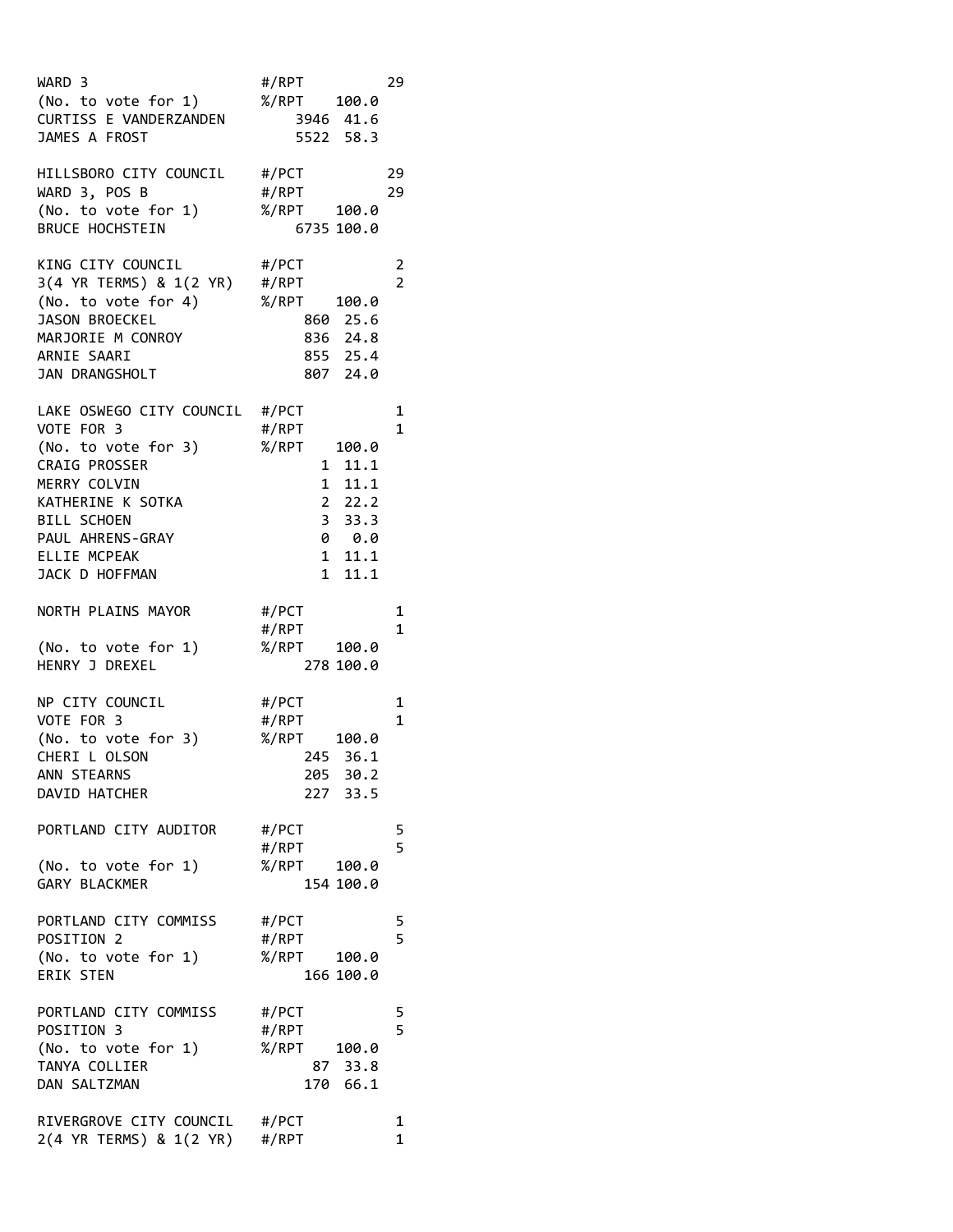| (No. to vote for 3)<br>LARRY BARRETT<br>ARNE NYBERG                                                                                                                            | %/RPT 100.0<br>11 50.0<br>11 50.0                                                                                  |
|--------------------------------------------------------------------------------------------------------------------------------------------------------------------------------|--------------------------------------------------------------------------------------------------------------------|
| SHERWOOD MAYOR<br>(No. to vote for 1)<br>CLYDE LIST<br>DENNIS WAYNE NEWELL<br><b>KEITH HOWE</b><br>WALT HITCHCOCK                                                              | #/PCT<br>4<br>4<br>#/RPT<br>%/RPT<br>100.0<br>186 6.6<br>128 4.5<br>716 25.4<br>1781 63.3                          |
| SHERWOOD CITY COUNCIL<br>VOTE FOR 2<br>(No. to vote for 2)<br>JIM PATTERSON<br>THOMAS A CLAUS<br>BETTIS SHEPHERD<br>TOM AUFENTHIE<br><b>SCOTT FRANKLIN</b><br>DAVID HEIRONIMUS | #/PCT<br>4<br>#/RPT<br>4<br>%/RPT<br>100.0<br>1169 27.4<br>233 5.4<br>619 14.5<br>384 9.0<br>1143 26.8<br>716 16.7 |
| TIGARD MAYOR<br>(No. to vote for 1)<br>GORDON S MARTIN<br>JAMES NICOLI                                                                                                         | #/PCT<br>23<br>23<br>#/RPT<br>%/RPT<br>100.0<br>3589<br>35.1<br>6612 64.8                                          |
| TIGARD CITY COUNCIL<br>VOTE FOR 2<br>(No. to vote for 2)<br>JOYCE PATTON<br>MIKE BENNER<br><b>KEN SCHECKLA</b>                                                                 | 23<br>#/PCT<br>#/RPT<br>23<br>%/RPT<br>100.0<br>5676 44.1<br>2683 20.8<br>4489 34.9                                |
| TUALATIN MAYOR<br>(No. to vote for 1)<br>LOU OGDEN                                                                                                                             | #/PCT<br>11<br>#/RPT<br>11<br>%/RPT<br>100.0<br>3364 100.0                                                         |
| TUALATIN CITY COUNCIL #/PCT<br>POSITION 1<br>(No. to vote for 1)<br><b>BOB BORYSKA</b><br>HELEN E CAIN                                                                         | 11<br>11<br>#/RPT<br>%/RPT<br>100.0<br>1389 34.8<br>2597 65.1                                                      |
| TUALATIN CITY COUNCIL<br>POSITION 3<br>(No. to vote for 1)<br>CHRIS BERGSTROM<br>DAVID ADENT<br>RON ROLLINS                                                                    | #/PCT<br>11<br>11<br>#/RPT<br>%/RPT<br>100.0<br>2723 66.3<br>1051 25.6<br>331 8.0                                  |
| TUALATIN CITY COUNCIL<br>POSITION 5<br>(No. to vote for 1)<br>TONY WELLER                                                                                                      | #/PCT<br>11<br>#/RPT<br>11<br>%/RPT<br>100.0<br>2938 100.0                                                         |
| WILSONVILLE CITY COUNCIL #/PCT                                                                                                                                                 | 1                                                                                                                  |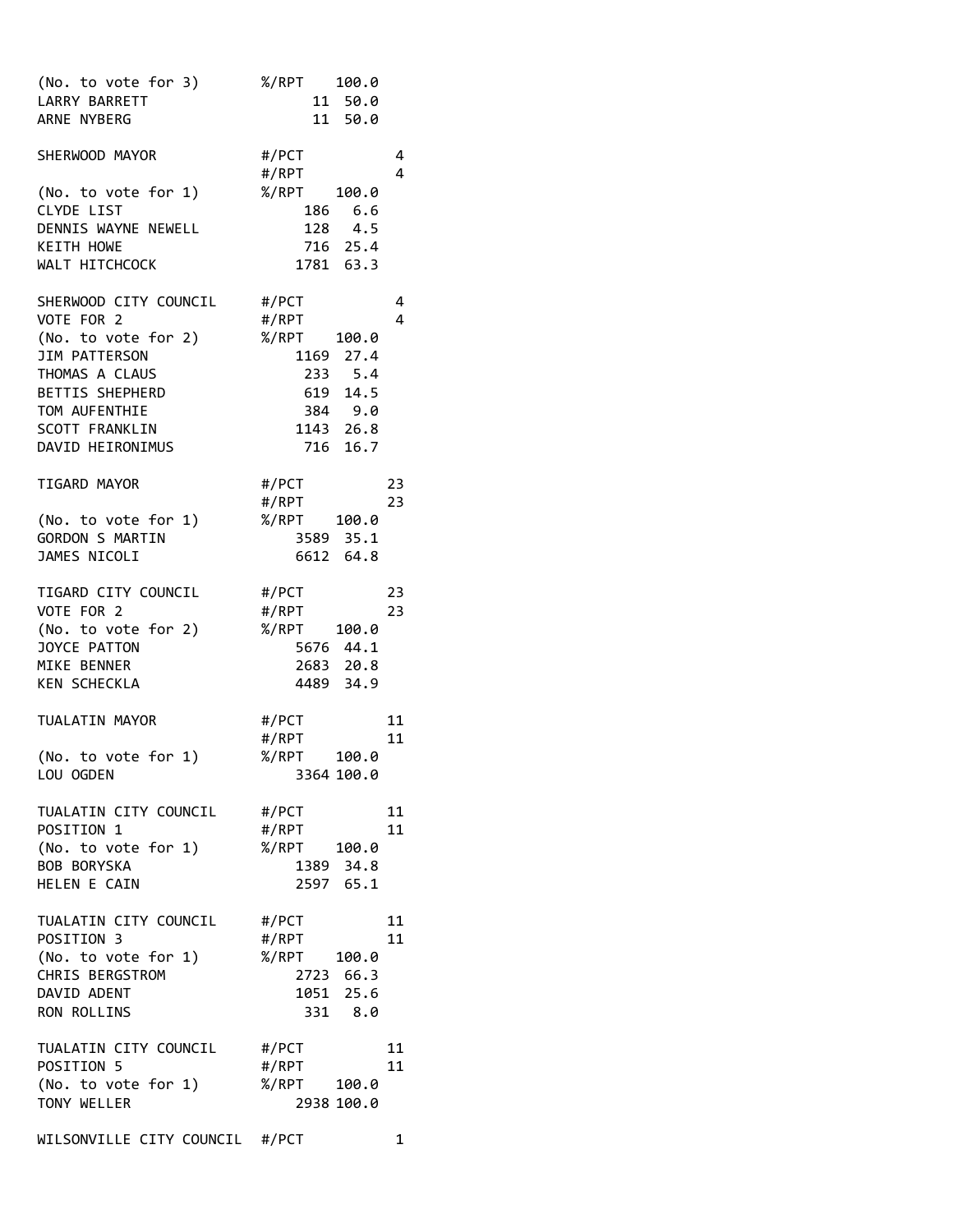| VOTE FOR 3<br>(No. to vote for 3)<br><b>BRUCE BARTON</b><br>CLAY LUPER<br>ALAN J KIRK<br><b>BENNY HOLT</b> | #/RPT<br>1<br>%/RPT<br>100.0<br>0.0<br>0<br>0 0.0<br>0.0<br>0<br>0<br>0.0            |
|------------------------------------------------------------------------------------------------------------|--------------------------------------------------------------------------------------|
| STATE MEASURE 54<br><b>EDUCATION BONDS</b><br>(No. to vote for 1)<br><b>YES</b><br>NΟ                      | #/PCT<br>261<br>#/RPT<br>261<br>$% /$ RPT<br>100.0<br>70941<br>59.2<br>40.7<br>48885 |
| STATE MEASURE 55<br>TUITION TRUST FUND<br>(No. to vote for 1)<br>YES<br>NΟ                                 | #/PCT<br>261<br>#/RPT<br>261<br>%/RPT<br>100.0<br>52103 43.6<br>67151 56.3           |
| STATE MEASURE 56<br>LAND USE NOTICE<br>(No. to vote for 1)<br><b>YES</b><br>ΝO                             | #/PCT<br>261<br>#/RPT<br>261<br>%/RPT<br>100.0<br>78.6<br>97990<br>26524 21.3        |
| STATE MEASURE 57<br>MARIJUANA MISDEMEANOR<br>(No. to vote for 1)<br>YES<br>NO                              | #/PCT<br>261<br>#/RPT<br>261<br>%/RPT<br>100.0<br>43556 34.1<br>84163 65.8           |
| STATE MEASURE 58<br>BIRTH CERTIFICATE<br>(No. to vote for 1)<br>YES<br>NΟ                                  | #/PCT<br>261<br>#/RPT<br>261<br>%/RPT 100.0<br>66440 53.2<br>58441 46.7              |
| STATE MEASURE 59<br>PUBLIC RESOURCES<br>(No. to vote for 1)<br><b>YES</b><br>ΝO                            | #/PCT<br>261<br>#/RPT<br>261<br>%/RPT<br>100.0<br>63969<br>50.5<br>62562 49.4        |
| STATE MEASURE 60<br>VOTE BY MAIL<br>(No. to vote for 1)<br><b>YES</b><br>ΝO                                | #/PCT<br>261<br>#/RPT<br>261<br>%/RPT<br>100.0<br>91368 72.5<br>34523<br>27.4        |
| STATE MEASURE 62<br>CAMPAIGN FINANCE<br>(No. to vote for 1)<br>YES<br>NO                                   | 261<br>#/PCT<br>261<br>#/RPT<br>%/RPT<br>100.0<br>80397 65.5<br>42219 34.4           |
| STATE MEASURE 63<br>SUPER MAJORITY<br>(No. to vote for 1)<br>YES                                           | #/PCT<br>261<br>#/RPT<br>261<br>%/RPT<br>100.0<br>64910 55.6                         |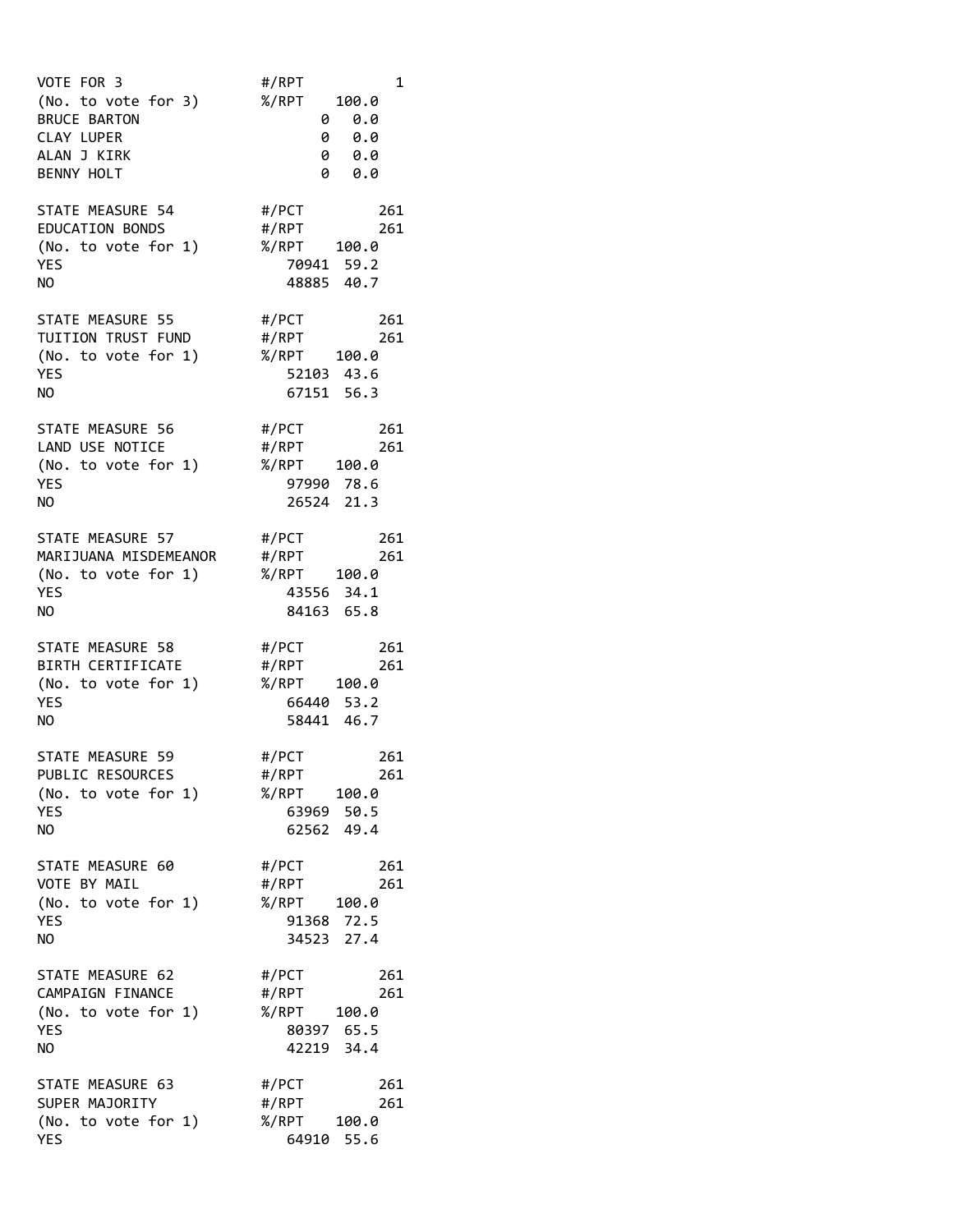| NΟ                                                                               | 51771 44.3                                                                                       |
|----------------------------------------------------------------------------------|--------------------------------------------------------------------------------------------------|
| STATE MEASURE 64<br><b>TIMBER</b><br>(No. to vote for 1)<br>YES<br>NO            | #/PCT<br>261<br>#/RPT<br>261<br>%/RPT<br>100.0<br>25592 20.0<br>101790 79.9                      |
| STATE MEASURE 65<br><b>ADMIN RULES</b><br>(No. to vote for 1)<br>YES<br>NΟ       | #/PCT<br>261<br>#/RPT<br>261<br>%/RPT 100.0<br>51349 44.6<br>63611 55.3                          |
| STATE MEASURE 66<br>LOTTERY FUNDS<br>(No. to vote for 1)<br><b>YES</b><br>NO.    | #/PCT<br>261<br>#/RPT<br>261<br>%/RPT<br>100.0<br>90987 71.5<br>36153 28.4                       |
| STATE MEASURE 67<br>MEDICAL MARIJUANA<br>(No. to vote for 1)<br>YES<br>ΝO        | #/PCT<br>261<br>261<br>#/RPT<br>%/RPT<br>100.0<br>70706 54.9<br>57974 45.0                       |
| WASHINGTON COUNTY 34-96<br><b>LOL</b><br>(No. to vote for 1)<br><b>YES</b><br>NΟ | #/PCT<br>261<br>#/RPT<br>261<br>%/RPT<br>100.0<br>55964 46.1<br>65369 53.8                       |
| CITY OF BANKS 34-80<br>ANNEXATION<br>(No. to vote for 1)<br>YES<br>NO            | #/PCT<br>1<br>#/RPT<br>1<br>%/RPT 100.0<br>155 74.1<br>54 25.8                                   |
| CITY OF BANKS 34-97<br>LOT<br>(No. to vote for 1)<br>YES<br>NO                   | #/PCT<br>1<br>#/RPT<br>1<br>%/RPT<br>100.0<br>51.1<br>112<br>48.8<br>107                         |
| CITY OF BEAVERTON 34-78<br>GOB<br>(No. to vote for 1)<br>YES<br>NO               | 42<br>#/PCT<br>42<br>#/RPT<br>%/RPT<br>100.0<br>12919<br>64.4<br>35.5<br>7111                    |
| CITY OF CORNELIUS 34-92<br>POLICE<br>(No. to vote for 1)<br>YES<br>ΝO            | #/PCT<br>3<br>$\overline{\mathbf{3}}$<br>#/RPT<br>%/RPT<br>100.0<br>828<br>48.2<br>51.7<br>889 - |
| CITY OF CORNELIUS 34-93<br><b>PARKS</b><br>(No. to vote for 1)                   | #/PCT<br>3<br>$\overline{\mathbf{3}}$<br>#/RPT<br>$% /$ RPT<br>100.0                             |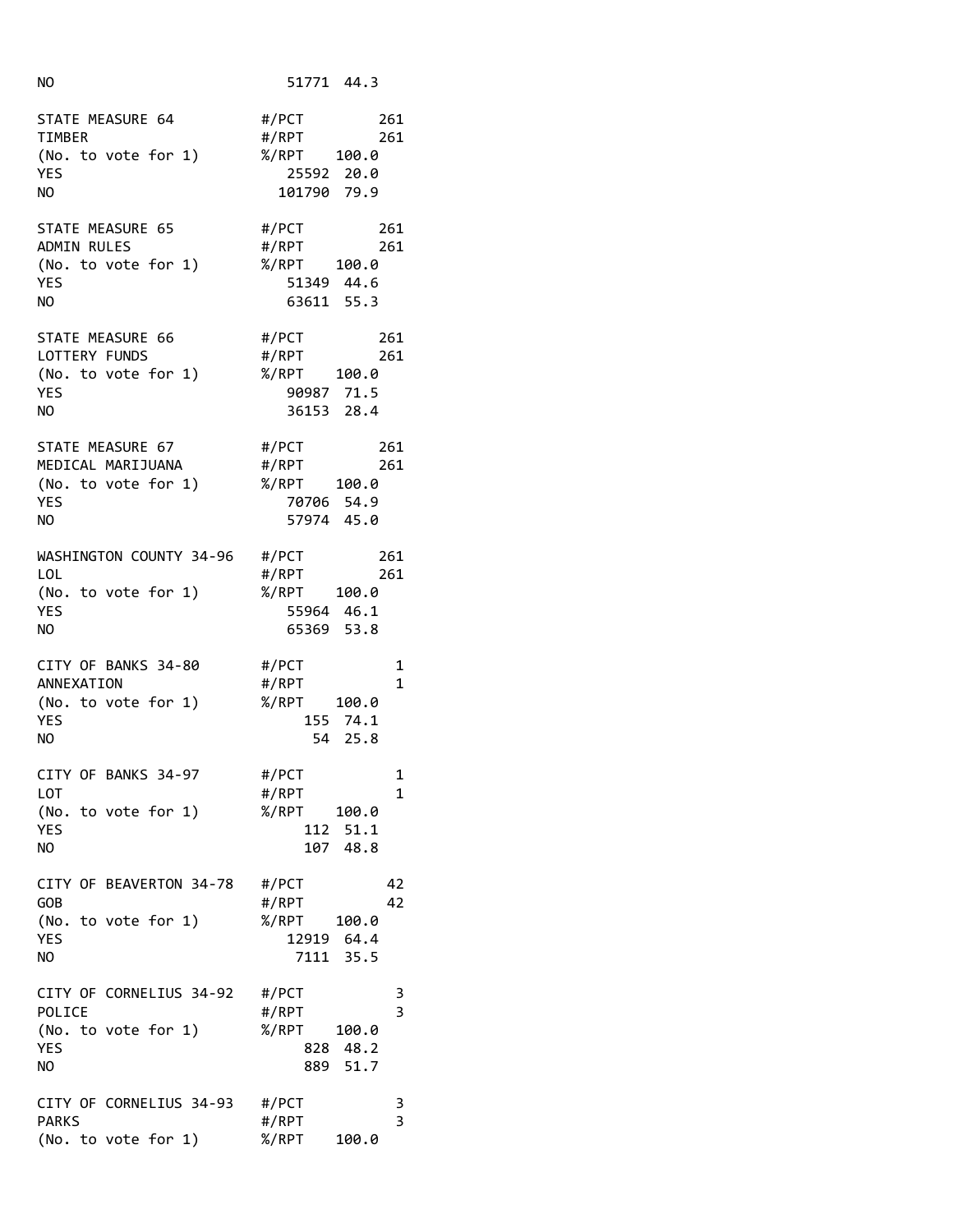| YES<br>NO                                                                  | 458 26.7<br>1251 73.2                                                                                       |
|----------------------------------------------------------------------------|-------------------------------------------------------------------------------------------------------------|
| CITY OF CORNELIUS 34-94 #/PCT<br>FIRE<br>(No. to vote for 1)<br>YES<br>ΝO  | 3<br>$\overline{\mathbf{3}}$<br>#/RPT<br>%/RPT<br>100.0<br>51.8<br>882<br>48.1<br>819                       |
| CITY OF CORNELIUS 34-95<br>LIBRARY<br>(No. to vote for 1)<br>YES<br>NO     | #/PCT<br>3<br>$\overline{3}$<br>#/RPT<br>%/RPT<br>100.0<br>30.3<br>510<br>1169 69.6                         |
| CITY OF DURHAM 34-79<br>CHARTER<br>(No. to vote for 1)<br>YES<br>NO        | #/PCT<br>2<br>$\overline{2}$<br>#/RPT<br>%/RPT<br>100.0<br>348 84.2<br>15.7<br>65 -                         |
| FOREST GROVE CITY 34-82 #/PCT<br>GOB<br>(No. to vote for 1)<br>YES<br>NO   | 7<br>7<br>#/RPT<br>%/RPT<br>100.0<br>2198<br>51.7<br>2051 48.2                                              |
| FOREST GROVE CITY 34-83<br>LOL<br>(No. to vote for 1)<br>YES<br>NO         | #/PCT<br>7<br>$\overline{7}$<br>#/RPT<br>%/RPT<br>100.0<br>1778 42.8<br>2374 57.1                           |
| CITY OF HILLSBORO 34-84<br>LOL<br>(No. to vote for 1)<br>YES<br>NO         | 29<br>#/PCT<br>#/RPT<br>29<br>%/RPT<br>100.0<br>8108 54.7<br>6691 45.2                                      |
| CITY OF HILLSBORO 34-85<br>GOB<br>(No. to vote for 1)<br>YES<br>NΟ         | #/PCT<br>29<br>#/RPT<br>29<br>%/RPT<br>100.0<br>44.0<br>6630<br>8415 55.9                                   |
| CITY OF KING CITY 34-86<br>LOT<br>(No. to vote for 1)<br>YES<br>NΟ         | #/PCT<br>$\overline{\mathbf{c}}$<br>$\overline{2}$<br>#/RPT<br>%/RPT<br>100.0<br>51.0<br>682<br>48.9<br>655 |
| CITY OF LAKE OSWEGO 3-18<br>DEBT LIMIT<br>(No. to vote for 1)<br>YES<br>NO | 1<br>#/PCT<br>1<br>#/RPT<br>%/RPT<br>100.0<br>33.3<br>$\mathbf{1}$<br>$\overline{2}$<br>66.6                |
| CITY OF LAKE OSWEGO 3-20<br>SPORTS FIELD                                   | #/PCT<br>1<br>#/RPT<br>1                                                                                    |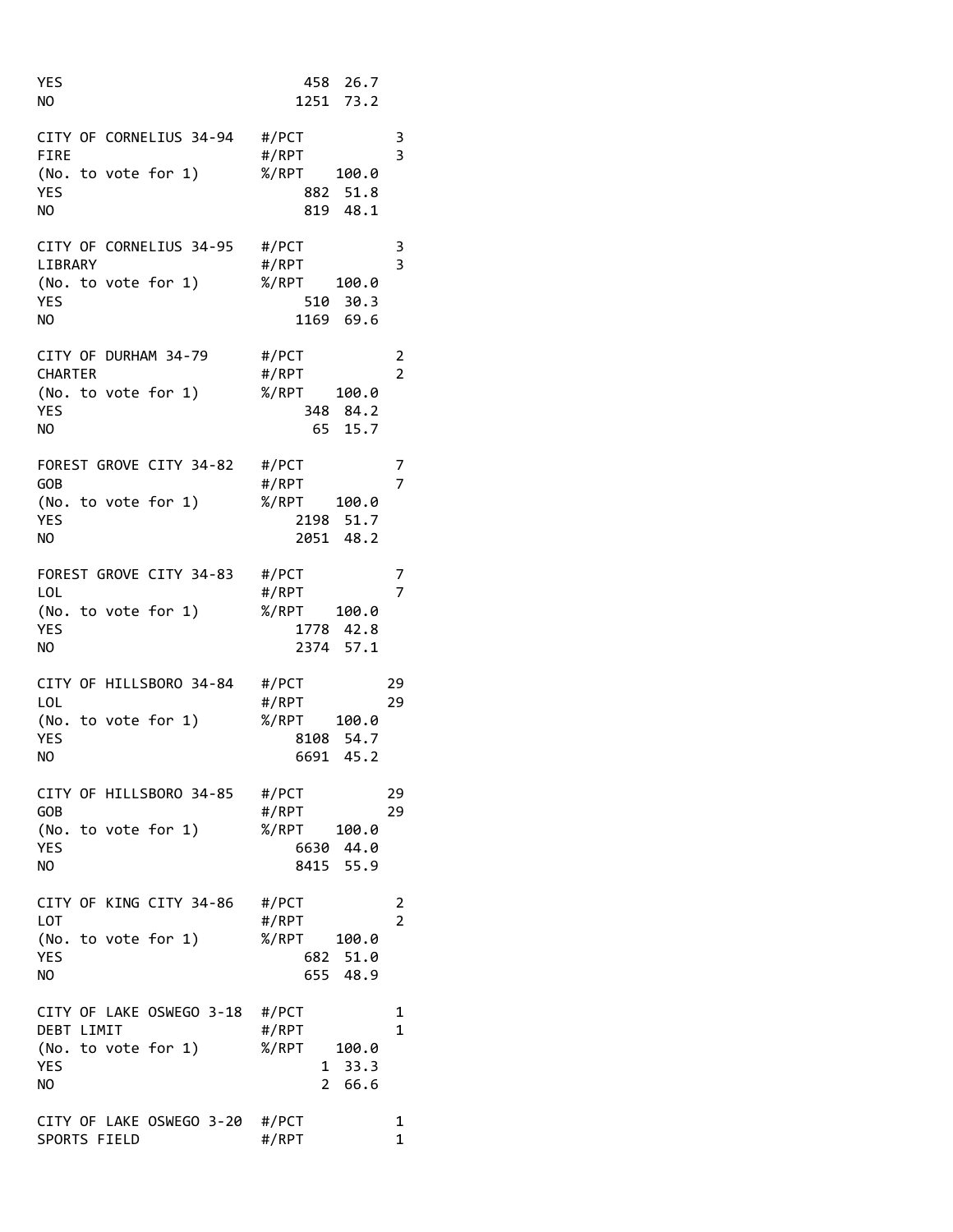| (No. to vote for 1)<br>YES<br>NΟ                                                      | % / RPT<br>0                                   | 100.0<br>0.0<br>3 100.0         |          |
|---------------------------------------------------------------------------------------|------------------------------------------------|---------------------------------|----------|
| CITY OF LAKE OSWEGO 3-21 #/PCT<br>CHARTER<br>(No. to vote for 1)<br>YES<br>NO         | #/RPT<br>%/RPT<br>4<br>1                       | 100.0<br>80.0<br>20.0           | 1<br>1   |
| CITY OF LAKE OSWEGO 3-22<br>CHARTER<br>(No. to vote for 1)<br>YES<br>NΟ               | #/PCT<br>#/RPT<br>%/RPT<br>2<br>3              | 100.0<br>40.0<br>60.0           | 1<br>1   |
| CITY OF LAKE OSWEGO 3-23 #/PCT<br>CHARTER<br>(No. to vote for 1)<br>YES<br>NΟ         | #/RPT<br>%/RPT<br>3<br>$\overline{2}$          | 100.0<br>60.0<br>40.0           | 1<br>1   |
| CITY OF LAKE OSWEGO 3-30 #/PCT<br>CHARTER<br>(No. to vote for 1)<br>YES<br>NO         | #/RPT<br>%/RPT<br>1<br>4                       | 100.0<br>20.0<br>80.0           | 1<br>1   |
| CITY OF LAKE OSWEGO 3-31<br>CHARTER<br>(No. to vote for 1)<br>YES<br>NΟ               | #/PCT<br>#/RPT<br>%/RPT<br>3<br>$\overline{2}$ | 100.0<br>60.0<br>40.0           | 1<br>1   |
| NORTH PLAINS CITY 34-81<br>LOT<br>(No. to vote for 1)<br>YES<br>NΟ                    | #/PCT<br>#/RPT<br>$%$ /RPT<br>211              | 100.0<br>46.2<br>245 53.7       | 1<br>1   |
| CITY OF PORTLAND 26-70 #/PCT<br>PARKS GOB<br>(No. to vote for 1)<br>YES<br>NO         | #/RPT<br>%/RPT                                 | 100.0<br>184 56.7<br>140 43.2   | 5<br>5   |
| CITY OF PORTLAND 26-72 #/PCT<br>FIRE SERVICES GOB<br>(No. to vote for 1)<br>YES<br>NO | #/RPT<br>%/RPT                                 | 100.0<br>206 66.2<br>105 33.7   | 5<br>5   |
| CITY OF TIGARD 34-87<br>GOB<br>(No. to vote for 1)<br>YES<br>NΟ                       | #/PCT<br>#/RPT<br>%/RPT                        | 100.0<br>5365 44.7<br>6637 55.2 | 23<br>23 |
| CITY OF TIGARD 34-88                                                                  | #/PCT                                          |                                 | 23       |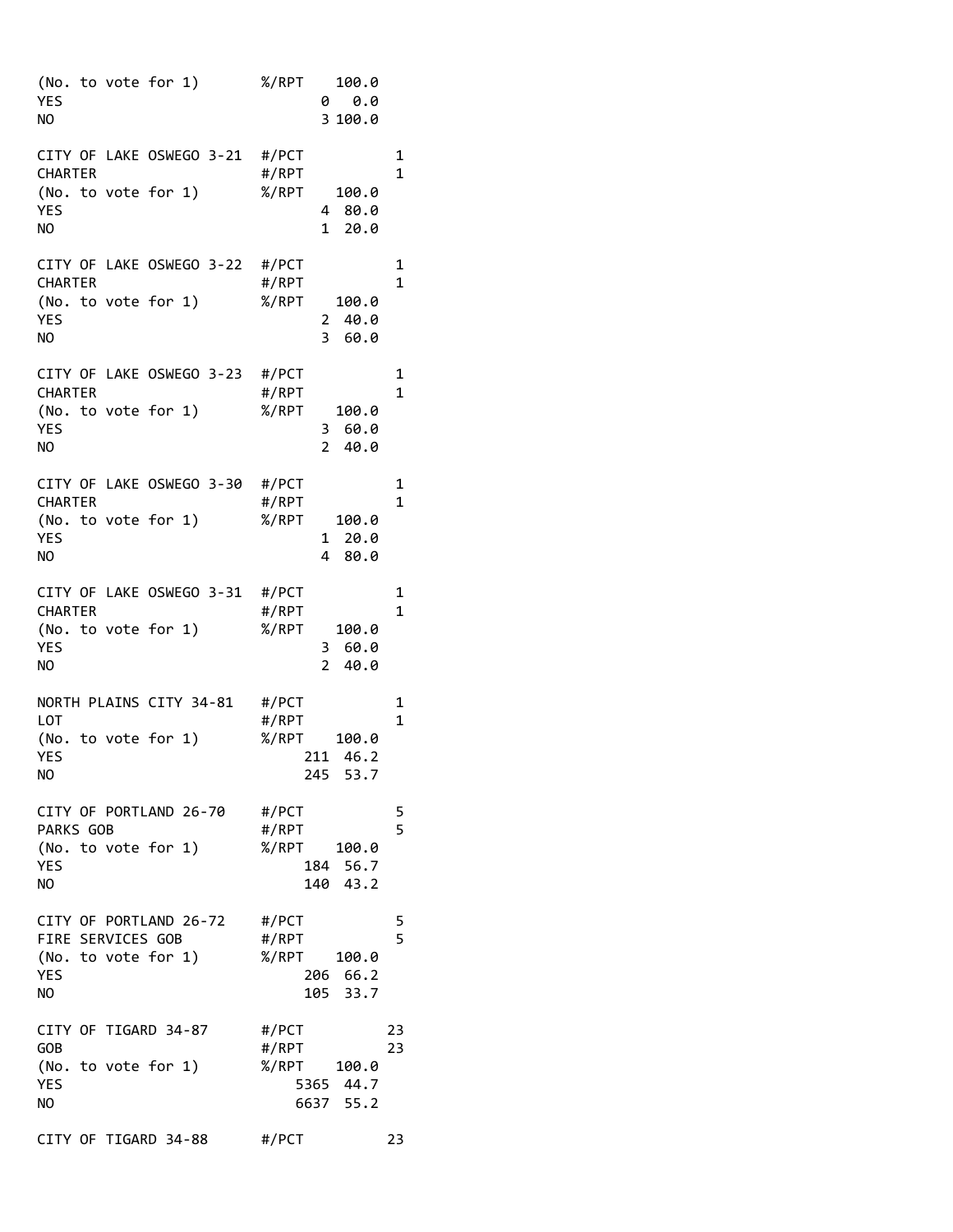| CHARTER<br>(No. to vote for 1)<br>YES<br>NO                                    | #/RPT<br>23<br>%/RPT 100.0<br>9010 81.2<br>2086 18.7                           |
|--------------------------------------------------------------------------------|--------------------------------------------------------------------------------|
| CITY OF TUALATIN 34-91 #/PCT<br>GOB<br>(No. to vote for 1)<br>YES<br>NO        | 11<br>#/RPT<br>11<br>%/RPT<br>100.0<br>3576 69.8<br>1540 30.1                  |
| CITY OF SHERWOOD 34-01<br>ANNEXATION<br>(No. to vote for 1)<br>YES<br>NO       | #/PCT<br>4<br>4<br>#/RPT<br>%/RPT<br>100.0<br>2044 66.1<br>1047<br>33.8        |
| CITY OF SHERWOOD 34-02<br>ANNEXATION<br>(No. to vote for 1)<br>YES<br>NΟ       | #/PCT<br>4<br>#/RPT<br>4<br>%/RPT<br>100.0<br>2070 67.7<br>986 32.2            |
| CITY OF SHERWOOD 34-03 #/PCT<br>ANNEXATION<br>(No. to vote for 1)<br>YES<br>NO | 4<br>#/RPT<br>4<br>%/RPT<br>100.0<br>1843 60.4<br>1206 39.5                    |
| PCC 26-71<br>GOB<br>(No. to vote for 1)<br>YES<br>NO                           | #/PCT<br>261<br>#/RPT<br>261<br>%/RPT<br>100.0<br>53419 45.1<br>64927 54.8     |
| METRO 26-69<br>GOB<br>(No. to vote for 1)<br>YES<br>NO                         | #/PCT<br>244<br>#/RPT<br>244<br>$% /$ RPT<br>100.0<br>37839 34.4<br>72123 65.5 |
| TRI-MET 26-74<br>LIGHT RAIL FUNDING<br>(No. to vote for 1)<br>YES<br>NO        | #/PCT<br>245<br>#/RPT<br>245<br>%/RPT<br>100.0<br>49976 43.9<br>63846 56.0     |
| HILLSBORO SCHOOL 34-77<br>GOB<br>(No. to vote for 1)<br>YES<br>NO              | #/PCT<br>68<br>#/RPT<br>68<br>%/RPT<br>100.0<br>15261 57.7<br>11156 42.2       |
| SHERWOOD SCHOOL 34-98<br>GOB<br>(No. to vote for 1)<br>YES<br>NO               | #/PCT<br>14<br>14<br>#/RPT<br>%/RPT<br>100.0<br>2704 58.3<br>41.6<br>1934      |